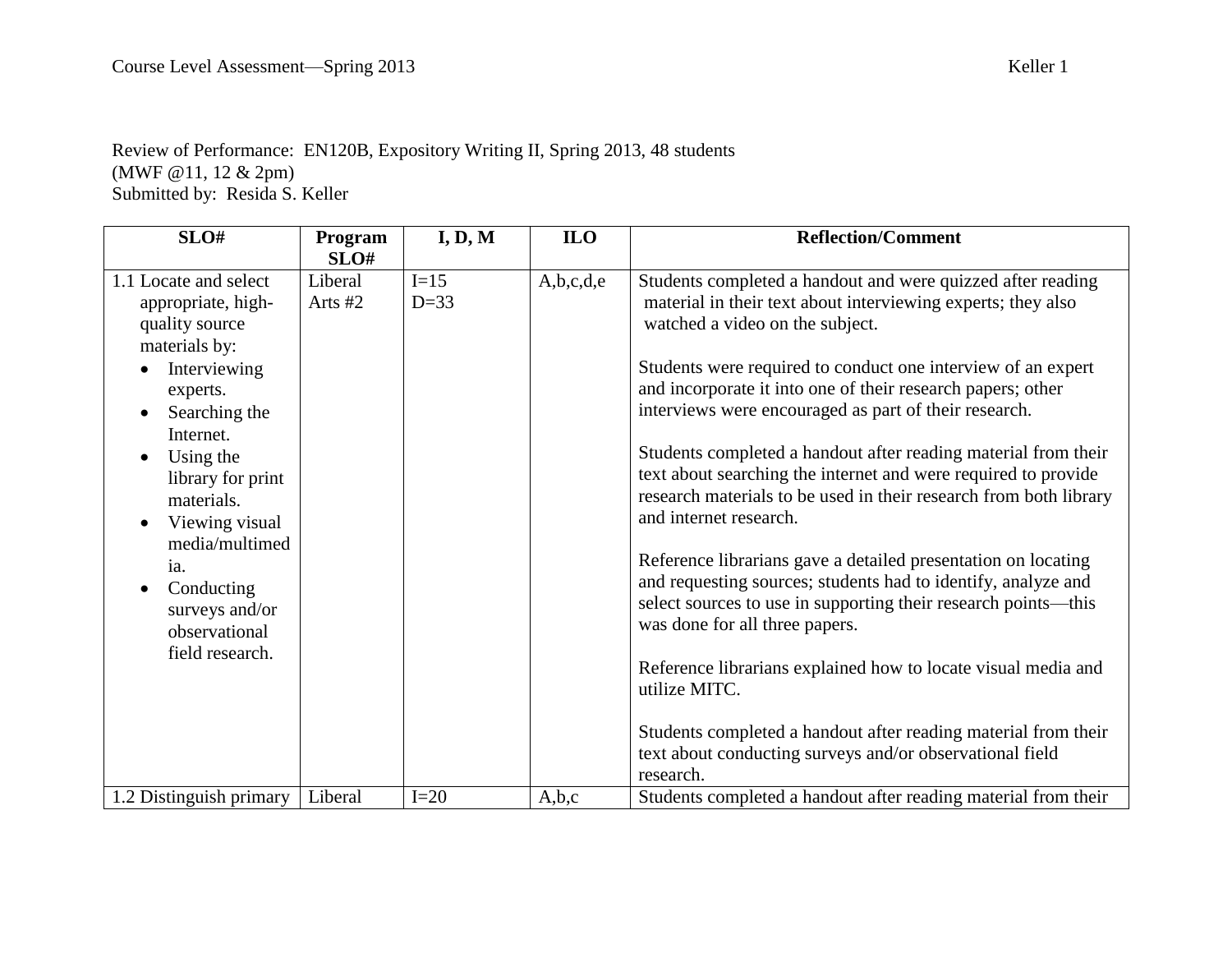| and secondary sources.                                                                                 | Arts #2              | $D=28$           |       | text about distinguishing primary and secondary sources.                                                                                                                                                                                     |
|--------------------------------------------------------------------------------------------------------|----------------------|------------------|-------|----------------------------------------------------------------------------------------------------------------------------------------------------------------------------------------------------------------------------------------------|
|                                                                                                        |                      |                  |       | Sources were provided and students had to analyze and<br>distinguish reliable primary and secondary sources and justify<br>their selections.<br>Students brought both primary and secondary sources to class                                 |
|                                                                                                        |                      |                  |       | for classification and evaluation.                                                                                                                                                                                                           |
| 1.3 Discriminate facts<br>from opinions.                                                               | Liberal<br>Arts $#2$ | $I=18$<br>$D=30$ | A,b,c | Students completed a handout after reading material from their<br>text about discriminating facts from opinions.                                                                                                                             |
|                                                                                                        |                      |                  |       | Students had to identify facts and opinions from their research<br>and incorporate at least one fact in their papers to support their<br>thesis statement.                                                                                   |
|                                                                                                        |                      |                  |       | Students had to provide their opinion of the issue then use facts<br>from their research to support and corroborate their opinions.                                                                                                          |
| 2.1 Conduct<br>preliminary research to<br>narrow a broad subject<br>to a specific assignment<br>topic. | Liberal<br>Arts #2   | $I=18$<br>$D=30$ | A,b,c | Students brainstormed subtopics individually and in groups.<br>Students had library sessions to do preliminary research and lab<br>sessions to do internet research and gathering information to<br>enhance their knowledge of their topics. |
|                                                                                                        |                      |                  |       | Organizational charts and topic sheets were completed to show<br>how their topics went from broad to narrowed-down topics.                                                                                                                   |
|                                                                                                        |                      |                  |       | Students compiled annotated bibliographies, which they later<br>edited to suit their specific topics.                                                                                                                                        |
| 2.2 Demonstrate note-<br>taking strategies to<br>compile information                                   | Liberal<br>Arts #2   | $I=18$<br>$D=30$ | b,c,d | Students completed a handout after reading material from their<br>text about note-taking strategies.                                                                                                                                         |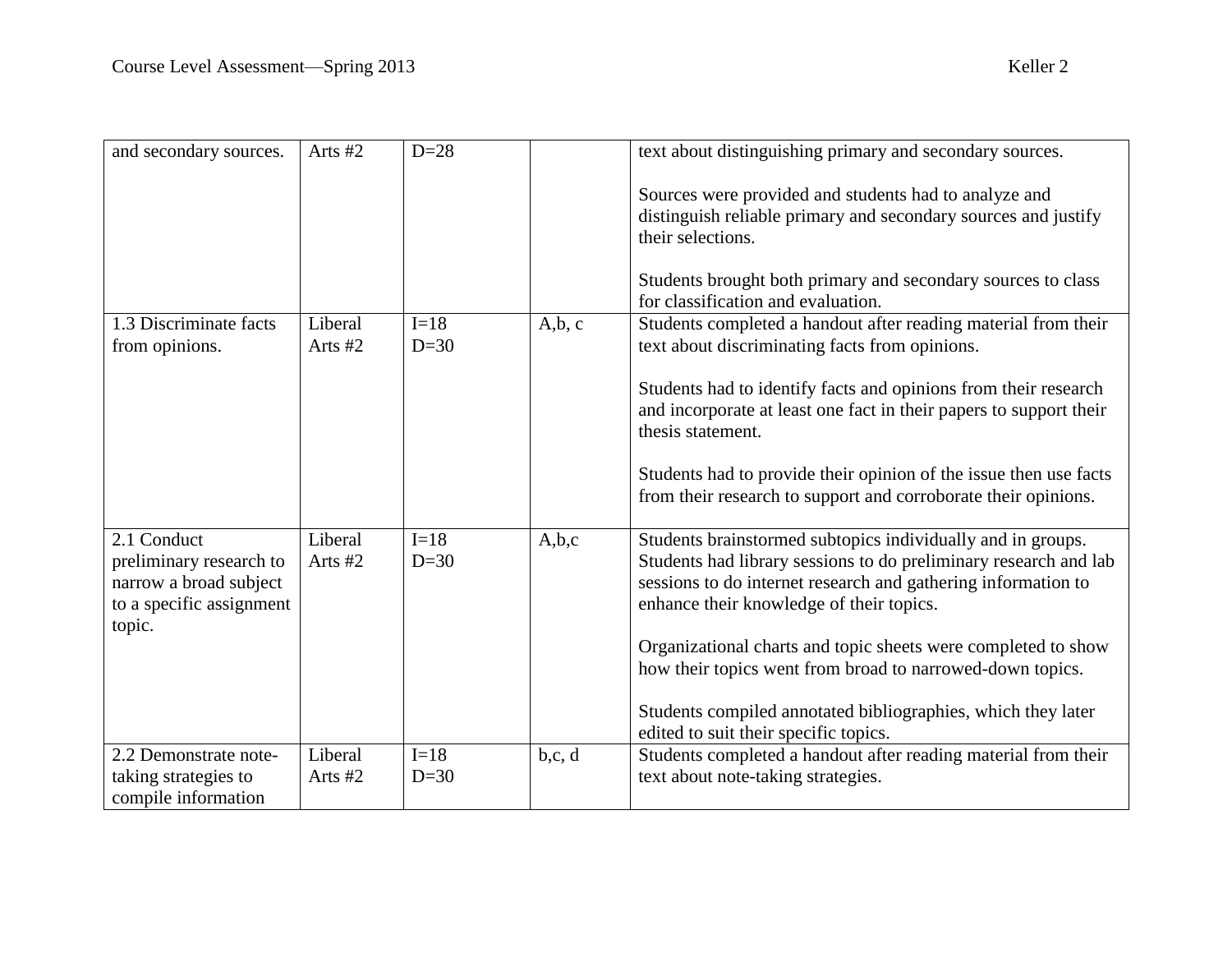| from a variety of<br>sources.                                         |                      |                  |         | Students practiced note-taking techniques in class with sources<br>provided by the teacher<br>Students submitted their notes for evaluation.<br>Students worked in groups to take notes on articles and had to<br>show the connections between ideas through their notes.                                                                                                                             |
|-----------------------------------------------------------------------|----------------------|------------------|---------|-------------------------------------------------------------------------------------------------------------------------------------------------------------------------------------------------------------------------------------------------------------------------------------------------------------------------------------------------------------------------------------------------------|
| 2.3 Prepare outlines<br>and/or utilize similar<br>planning tools      | Liberal<br>Arts $#2$ | $M=48$           | A,b,c,d | Students submitted outlines for evaluation by instructor for<br>every research paper written.<br>Ideas listed in outlines needed to show supporting sources and<br>transitions of how ideas connected and how all ideas linked to<br>the thesis.<br>Graphic organizers were also used in the initial planning and<br>organization of the essay.                                                       |
| 2.4 Develop research<br>thesis and/or<br>hypothesis.                  | Liberal<br>Arts $#2$ | $D=16$<br>$M=32$ | A,b,c,d | Students completed a handout after reading material from their<br>text about developing a research thesis.<br>Students submitted theses for evaluation by instructor for each<br>research paper.<br>Students had to provide sample thesis statements for a series of<br>random topics; thesis were shared and critiqued by classmates<br>based on specific criteria and then revised for improvement. |
| 2.5 Define plagiarism<br>and take the steps<br>necessary to avoid it. | Liberal<br>Arts $#2$ | $I=15$<br>$D=33$ | B,c,d   | Students completed a handout after reading material from their<br>text about plagiarism.<br>Students performed a quiz on plagiarism and did activities in<br>identifying usage of plagiarism in sample papers.                                                                                                                                                                                        |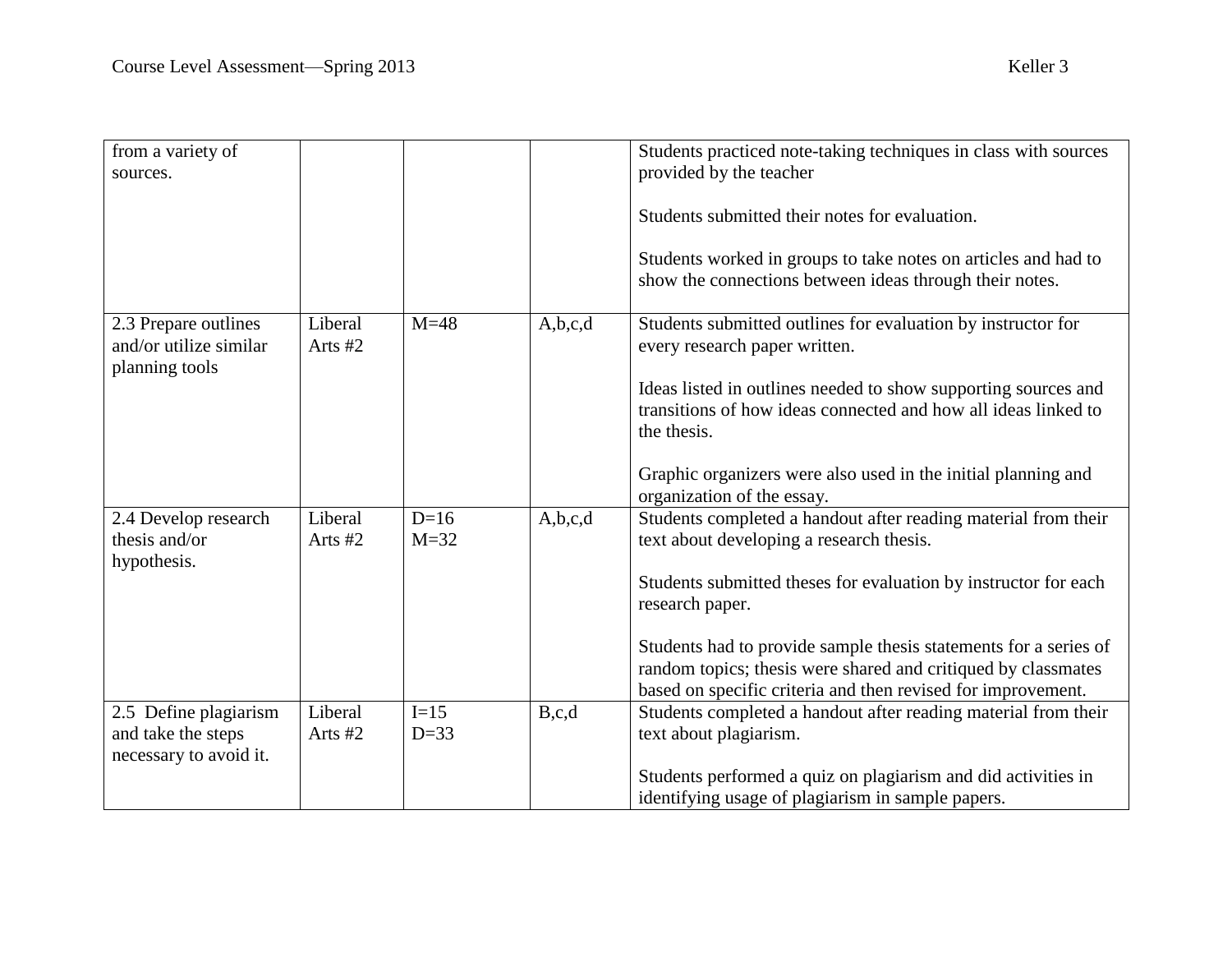|                                           |                      |                  |         | Drafts were carefully scrutinized for plagiarism, and final drafts<br>were not accepted until works were properly cited. |
|-------------------------------------------|----------------------|------------------|---------|--------------------------------------------------------------------------------------------------------------------------|
| 3.1 Summarize source<br>texts.            | Liberal<br>Arts $#2$ | $I=10$<br>$D=38$ | A,b,c,d | Students completed a handout after reading material from their<br>text about summarizing.                                |
|                                           |                      |                  |         | Students submitted summaries of magazine articles after note<br>taking.                                                  |
|                                           |                      |                  |         | Quizzes and class activities on summarizing were done to assess<br>their abilities to summarize.                         |
| 3.2 Paraphrase source<br>texts.           | Liberal<br>Arts #2   | $I=13$<br>$D=35$ | A,b,c,d | Students completed a handout after reading material from their<br>text about paraphrasing.                               |
|                                           |                      |                  |         | Students had to identify good/bad paraphrasing from sample<br>papers and explain why each example was good/bad.          |
|                                           |                      |                  |         | Students were required to paraphrase most of the information<br>that was cited from resources.                           |
| 3.3 Synthesize ideas                      | Liberal              | $I=15$           | A,b,c   | Students completed a handout after reading material from their                                                           |
| gleaned from a variety                    | Arts #2              | $D=33$           |         | text about synthesizing.                                                                                                 |
| of sources, along with                    |                      |                  |         |                                                                                                                          |
| their own opinions, into<br>cogent prose. |                      |                  |         | Instructor provided feedback on synthesizing after reviewing<br>drafts.                                                  |
|                                           |                      |                  |         | Students looked at multiple articles on the same topic and were                                                          |
|                                           |                      |                  |         | required to identify similar and different ideas and then                                                                |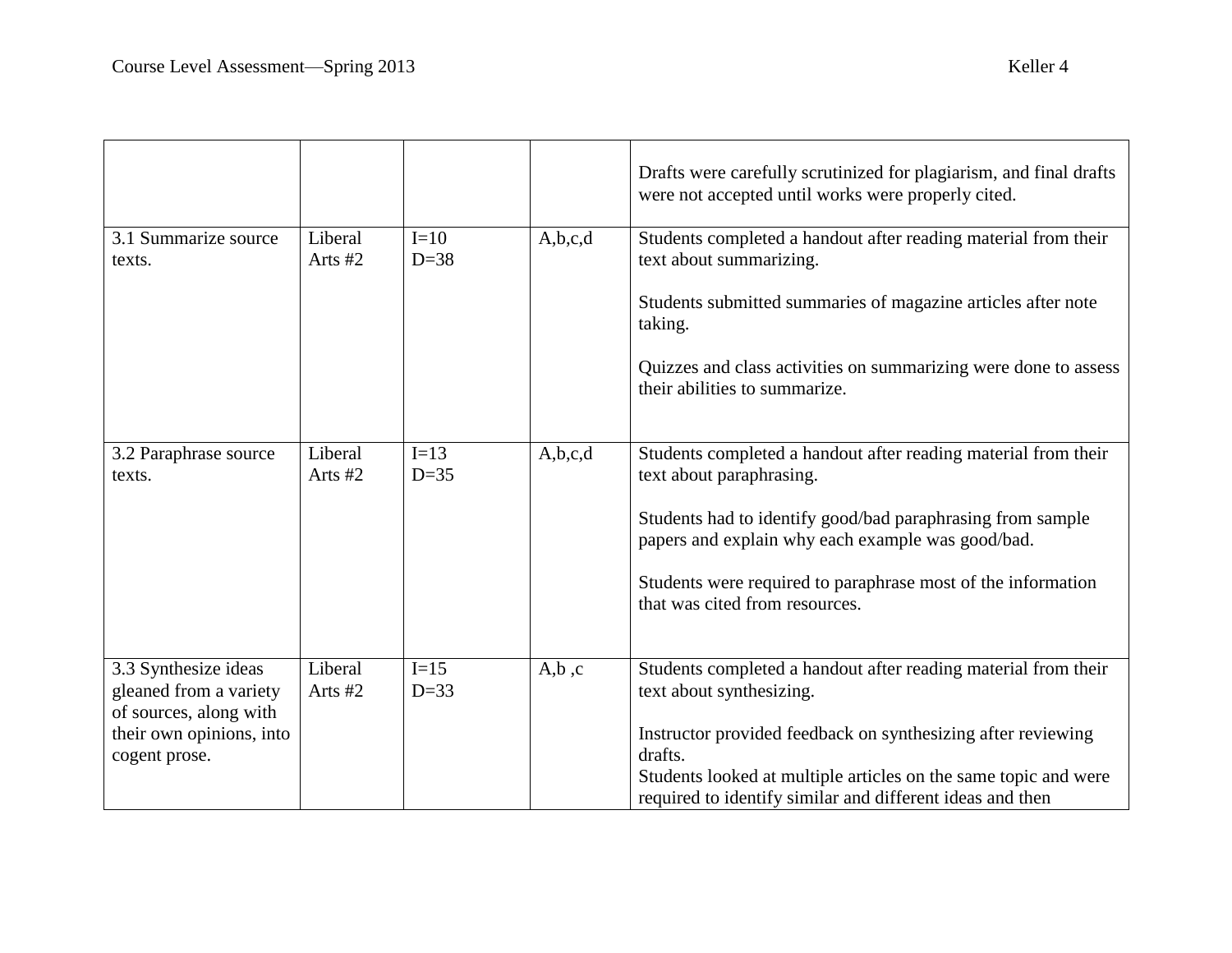|                          |           |        |         | incorporate the similar ideas into a coherent synthesis in at least<br>one research paper.                                 |
|--------------------------|-----------|--------|---------|----------------------------------------------------------------------------------------------------------------------------|
|                          |           |        |         |                                                                                                                            |
| 3.4 Engage in            | Liberal   | $I=13$ | A,b,c,d | Students wrote argumentative research papers which required                                                                |
| concession and           | Arts $#2$ | $D=19$ |         | concession and refutation of opposing points.                                                                              |
| refutation of specific   |           | $M=16$ |         |                                                                                                                            |
| ideas to develop a       |           |        |         | Students were required to take the side of the 'devil's advocate'                                                          |
| thoughtful response to   |           |        |         | in order to be able to see the opposing viewpoint and to                                                                   |
| controversial material.  |           |        |         | recognize how to refute and/or concede a point.                                                                            |
| 3.5 Format formal        | Liberal   | $D=48$ | A,b,c,d | Students submitted papers in MLA format.                                                                                   |
| papers utilizing the     | Arts #2   |        |         |                                                                                                                            |
| MLA style.               |           |        |         | Computer lab sessions were held to practice and ensure that all<br>were using MLA formatting and quizzes given for them to |
|                          |           |        |         | identify proper MLA usage.                                                                                                 |
|                          |           |        |         |                                                                                                                            |
|                          |           |        |         | Students had to set up a template for their research papers                                                                |
|                          |           |        |         | following the MLA formatting guidelines.                                                                                   |
|                          |           |        |         |                                                                                                                            |
|                          |           |        |         | Papers, which did not follow the format, were returned for                                                                 |
|                          |           |        |         | revision.                                                                                                                  |
| 3.6 Utilize the MLA      | Liberal   | $I=18$ | A,b,c,d | Students submitted papers utilizing MLA documentation style.                                                               |
| documentation style to   | Arts $#2$ | $D=30$ |         |                                                                                                                            |
| formally acknowledge     |           |        |         | Papers, which did not follow the format, were returned for                                                                 |
| sources. This will       |           |        |         | revision.                                                                                                                  |
| consist of brief         |           |        |         |                                                                                                                            |
| parenthetical citations  |           |        |         | Initial papers which did not follow MLA format were docked                                                                 |
| within the text that are |           |        |         | heavily for points to ensure that they pay attention to                                                                    |
| keyed to an              |           |        |         | formatting.                                                                                                                |
| alphabetical list of     |           |        |         |                                                                                                                            |
| works that appear at the |           |        |         | Students practiced MLA documentation by revising samples of                                                                |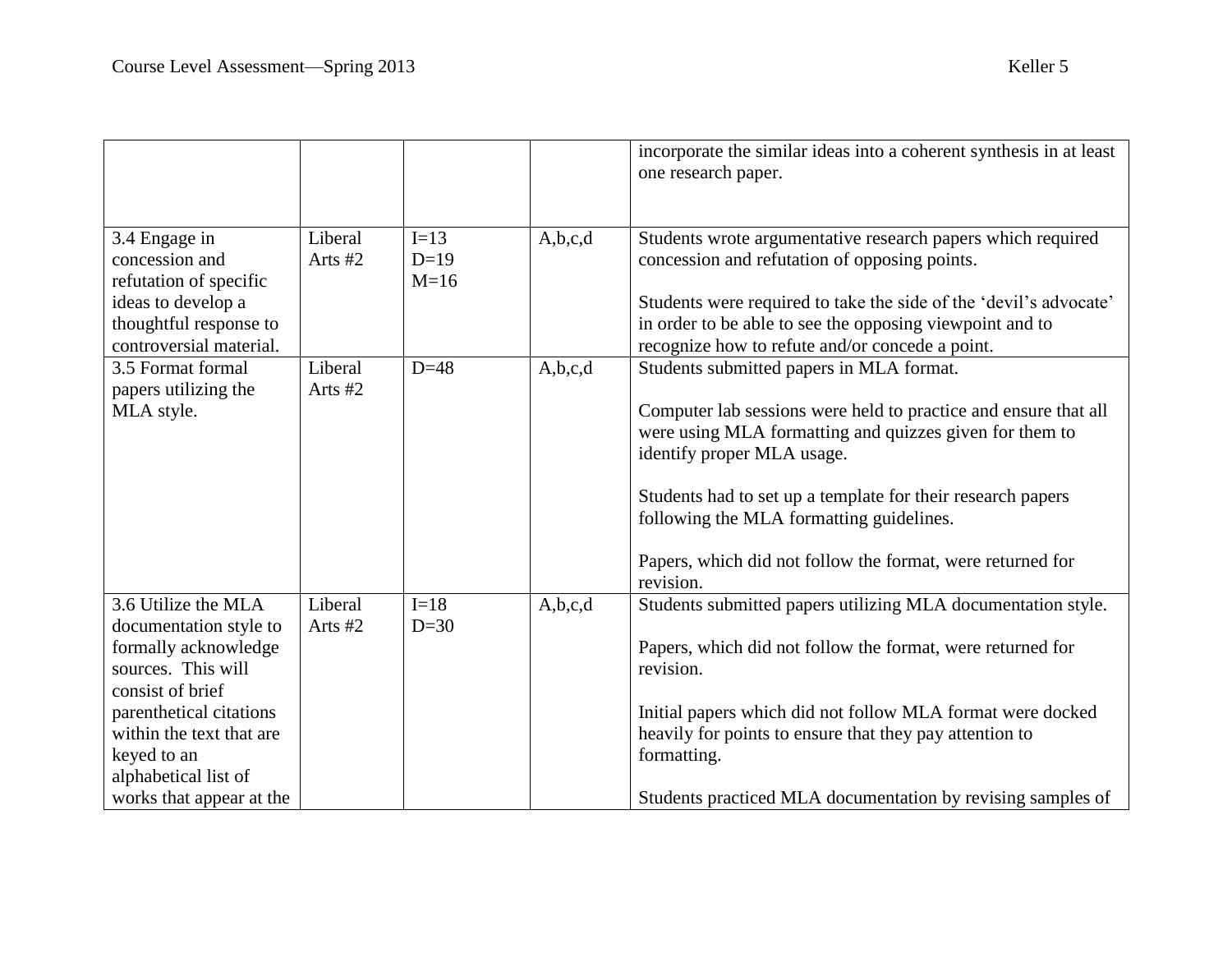| end of the paper.        |           |        |         | works cited pages and peer editing first drafts.                 |
|--------------------------|-----------|--------|---------|------------------------------------------------------------------|
| 3.7 Write samples of a   | Liberal   | $I=13$ | A,b,c,d | Students submitted papers using the following rhetorical         |
| wide variety of          | Arts $#2$ | $D=35$ |         | patterns: cause and effect, argumentative, and compare and       |
| rhetorical patterns.     |           |        |         | contrast.                                                        |
| 3.8 Produce three        | Liberal   | $I=13$ | A,b,c,d | Students produced papers in the areas of natural science, social |
| papers, one in each of   | Arts $#2$ | $D=35$ |         | sciences, and humanities.                                        |
| the areas of humanities, |           |        |         |                                                                  |
| natural sciences, and    |           |        |         |                                                                  |
| social sciences.         |           |        |         |                                                                  |
| 3.9 Produce three        | Liberal   | $I=13$ | A,b,c,d | Students produced three substantive research papers throughout   |
| substantive research     | Arts $#2$ | $D=35$ |         | the course of the semester.                                      |
| papers that demonstrate  |           |        |         |                                                                  |
| the skills identified in |           |        |         |                                                                  |
| outcomes 3.1-3.7.        |           |        |         |                                                                  |
| 3.10 Revise as           | Liberal   | $I=11$ | A,b,c,d | Students presented papers for peer review and instructor         |
| necessary to produce     | Arts $#2$ | $D=37$ |         | evaluation.                                                      |
| written work             |           |        |         |                                                                  |
| predominately free       |           |        |         |                                                                  |
| from grammatical and     |           |        |         |                                                                  |
| mechanical errors.       |           |        |         |                                                                  |

**Additional observations:** Students who performed the practice activities and did the extra homework activities showed progressive improvement in learning all the technical aspects of writing the research paper. In addition, students who not only did the above work but also attended class regularly were the ones who were able to produce papers that steadily improved with each submission of drafts as they were able to clearly identify their errors and knew how to make corrections for improvement.

There appeared to be an unusually large number of students who dropped out of the class. This semester I used a more workshop-type of structure in the class where they had to not only listen to a brief lecture but also produce some kind of work by the end of each session, that it seemed that right from the beginning, I was able to identify those who were serious and wanted to pass and those who were not. The weeding out/dropping out started earlier than mid-term (even though withdrawals for most of these students were not done until the withdrawal deadline) but made for a more pleasant second half of the term as those who were left were those who were